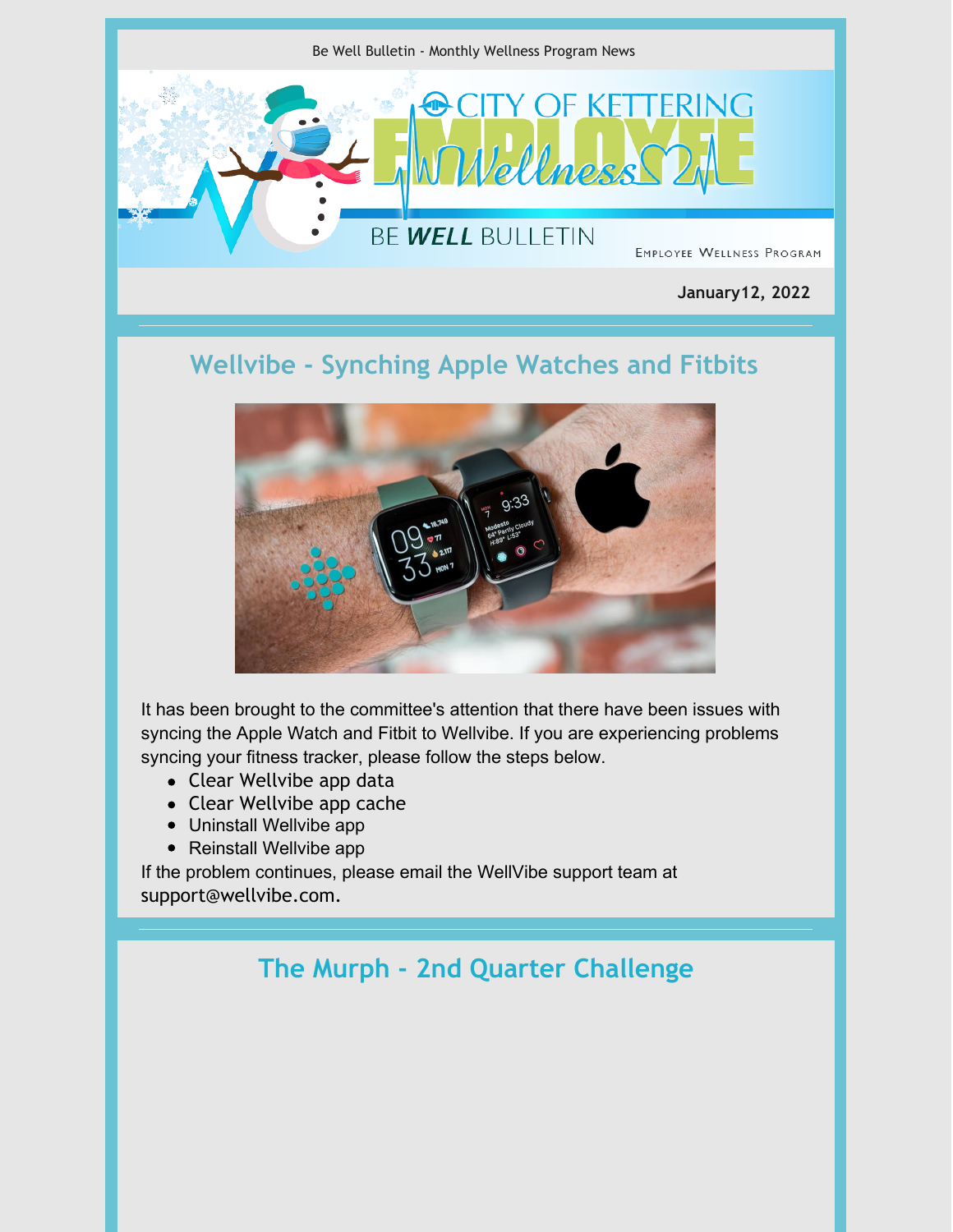

Each year, a group of employees trains and completes The Murph on Memorial Day. The Murph is a fitness challenge created by Navy Seal Lt. Michael P. Murphy who was killed in Afghanistan in 2005. Many service members and civilians now complete this fitness challenge each year on Memorial Day in honor of Lt. Murphy.

You might be asking "What is The Murph?". Below is a link to a video that describes what The Murph is. You may also be thinking, "this is too intense for me." This challenge will be modified based on your skill level. This challenge intends to help you take your fitness to the next level.

This second quarter wellness challenge will begin on 2/1/22 and will conclude on Memorial Day. During this time, you will be encouraged to train for The Murph or a modified version based on your skill level. If you would like to accept this challenge and take your fitness to the next level, please email Officer Amy Pedro (AMY.PEDRO@ketteringoh.org). Please provide Amy with your skill level (beginner, intermediate, or advanced). This will help Amy guide you to an appropriate training schedule.

P.S. There is a surprise gift for any participant who completes this challenge.

## **What is The [Murph](https://www.youtube.com/watch?v=-qx2jfjDdr0)**

## **Wellness Year - First Quarter**



The first quarter of the 2021/2022 wellness year will end on 01/31/2022. Please log in to your WellVibe account to make sure your activity minutes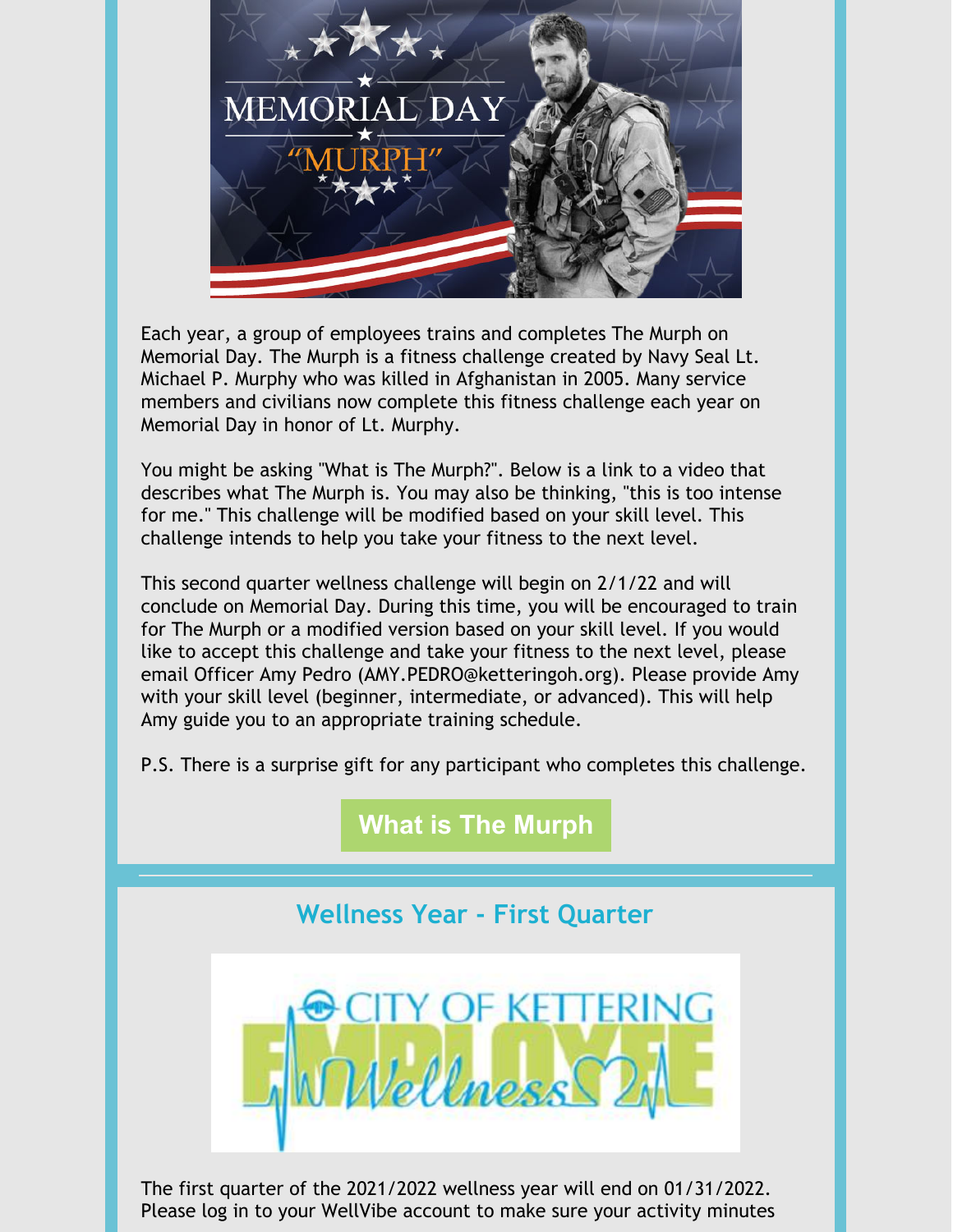and non-activity points have been recorded. Activity minutes and nonactivity points must be recorded in WellVibe within 90 days of the date they are earned. Points for the bio-metric screenings have been loaded into WellVibe.

If you have not yet recorded points for this current wellness year, it is not too late to get started. Log in today and begin earning your 2023 wellness incentive. During the 2020/2021 wellness cycle, more than 200 employees earned and recorded the required non-activity points and activity minutes to earn their wellness incentive. Each of these employees will receive their wellness incentive in February 2022.

**WellVibe [Instructions](https://files.constantcontact.com/75941bbb401/44e2188e-6a45-4747-b673-a7b48074e3a3.pdf)**

#### **Preventive Care Can Save your Life**

Preventive medical care is critical to maintaining a healthy lifestyle. Here are a few of the many reasons preventive care is so important.

- Regular preventive care visits and health screenings may help to identify potential health risks for early diagnosis and treatment.
- Helping prevent disease and detecting health issues at an early stage is essential to living a healthier life.
- Following preventive care guidelines —and your doctor's advice —may help you to stay healthier. Be sure to discuss specific health questions and concerns with your doctor.

Here are a few examples of preventative care.

- Routine physical examinations
- Immunizations
- Well-baby and well-child care
- Mammography, colonoscopy, sigmoidoscopy
- Cervical screening

United Healthcare has a helpful tool that will assist you in building a preventive care plan based on your age and gender. Follow the link below to begin building your preventive care plan.

UHC [Preventive](https://www.uhc.com/health-and-wellness/preventive-care#create-list) Care

**Medical Insurance Education = Non-Activity Points**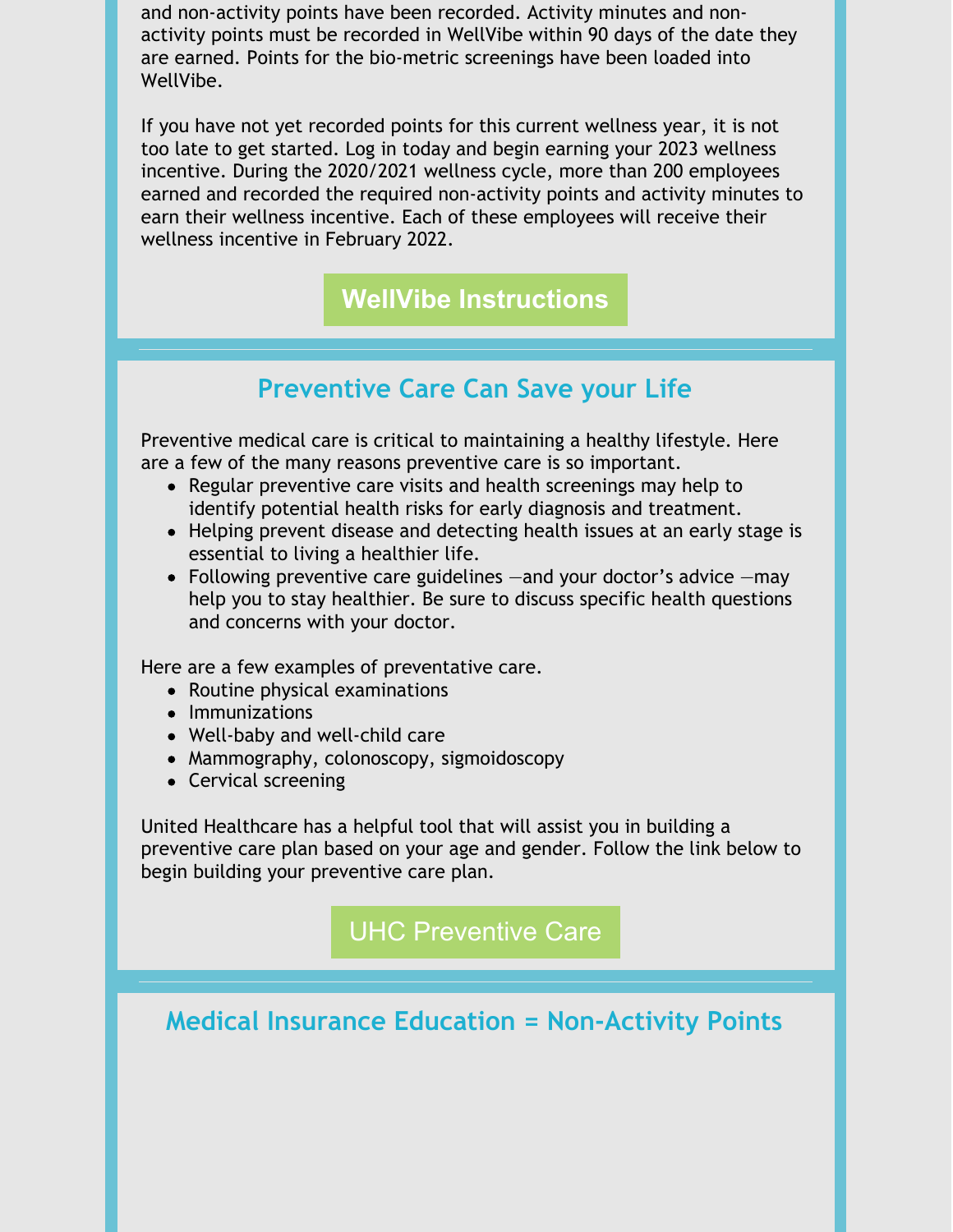There is a new opportunity to earn non-activity points while learning more about our medical insurance plan. The goal for our medical insurance plan is to offer great coverage with the most affordable premiums possible. The best way to reduce premium costs is to better understand our plan and how to cost-effectively receive the best care. During this wellness year, medical insurance education videos will be available through WellVibe. The first of this video series is available now and teaches how a self-funded medical plan works. Log into WellVibe and check out the first installment of the "Medical Insurance Education" series.



The Miami Valley Regional Planning Commission sponsors the local Rideshare Program which is available for FREE to anyone who lives, works, or attends college in Montgomery, Greene, Miami, Preble, Darke, and Clinton Counties. Register for the Rideshare Program and explore smarter ways to commute like ride-matching to form a carpool or bikepool, transit, and bike routes to match your trip, or form a vanpool for longer commutes.

Experience the benefits of biking for your commute:

- Cost Savings
- Health Benefits
- Environmentally Friendly

Learn more and register to find a bikepool or bike route plan at GohioCommute.com/MVRPC.

**Learn More and [Register](https://files.constantcontact.com/75941bbb401/8271105b-1faa-4931-a379-3b4b53b509bd.pdf)**

# **WELLNESS EMPLOYEE OF THE MONTH**

Congratulations to Engineering Department's Mike Zink for being nominated and selected as the January Wellness Employee of the Month! Read the nomination **[here](https://files.constantcontact.com/75941bbb401/a2194f7a-9efc-4db5-908a-8f1ff8bfee38.pdf)**.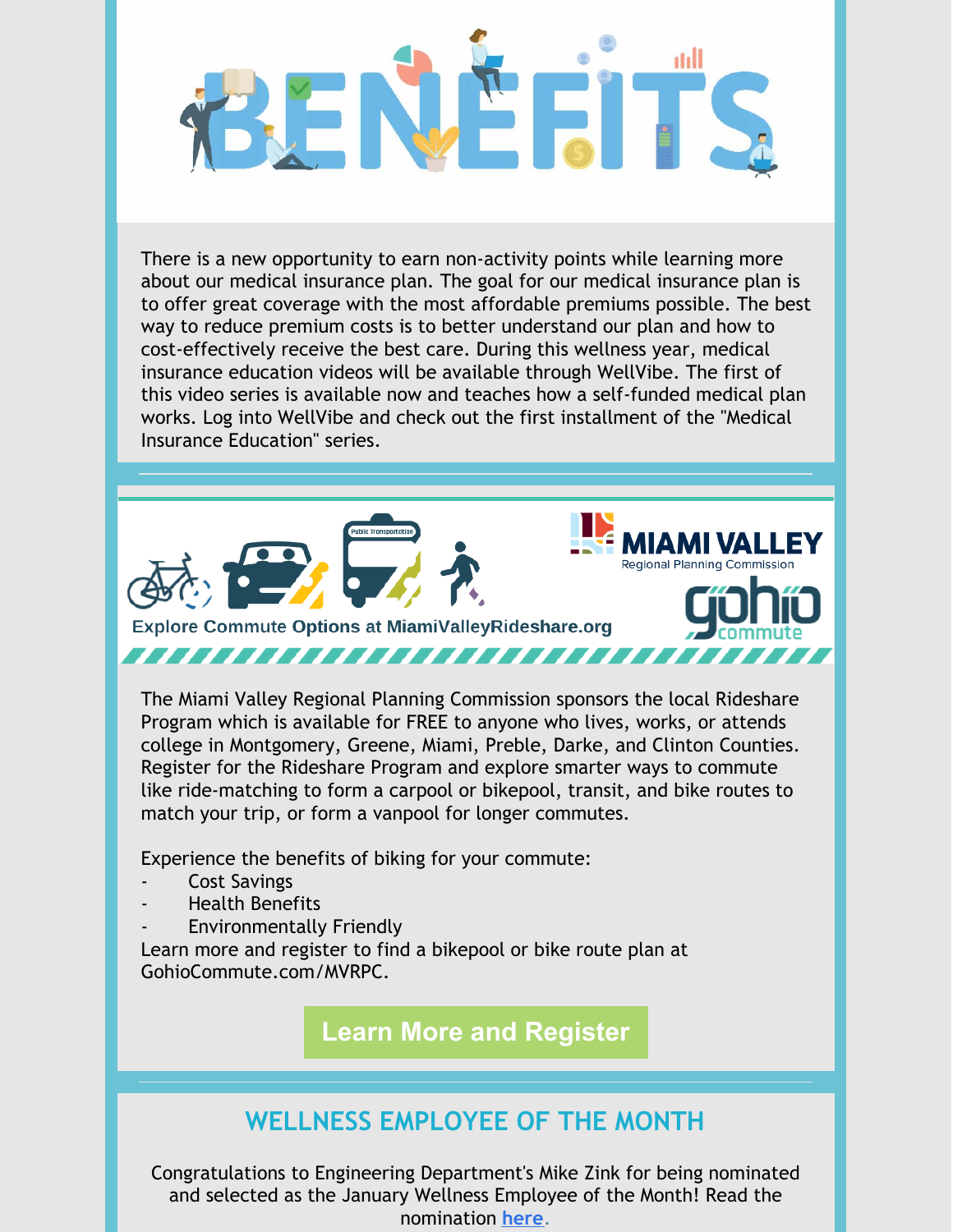Do you know someone who deserves a nomination and a \$50 reward? Please submit your nomination to **John [Moore](mailto:john.moore@ketteringoh.org)**.

#### **WELLNESS EDUCATION LECTURE WINNER**



Did you know that when you watch a Wellness Education Lecture, not only do you get 10 Non-Activity Points, you also get entered in a \$50 drawing!

The first quarter 2021/2022 drawing will take place in February, make sure you watch the latest wellness video, when it is released, for your chance to WIN!

Click on the fifty to see who won the drawing for the fourth quarter!

#### **KETTERING HEALTH'S WELLNOTES**



Creamy Apricot Oatmeal You'll look forward to eating a healthy breakfast after you try this sweet and creamy oatmeal made with dried apricots. At just 233 calories per serving, it's a great way to start the day. January [Wellnotes](https://files.constantcontact.com/75941bbb401/07ad6942-f172-4811-9370-44cabc85e607.pdf)

#### **This month's edition features:**

- Reach Your Health & Fitness Goals with a Wearable Device
- Be Kind to Yourself to Prevent Heart Disease
- Eat THIS to Prevent Age-Related Memory Loss

**READ [WELLNOTES](https://files.constantcontact.com/75941bbb401/07ad6942-f172-4811-9370-44cabc85e607.pdf)**



**[EMPLOYEE](https://www.ketteringoh.org/wellness-program/) WELLNESS PAGE** **ACCESS [WELLVIBE](https://www.wellvibe2.com/login.php) WELLVIBE**

**[INSTRUCTIONS](https://files.constantcontact.com/75941bbb401/95421450-00d9-4704-8d62-e5ac028204e8.pdf)**

We are committed to helping you achieve your best health. Rewards for participating in the wellness program are available to all eligible employees. If you think you might be unable to meet a standard for a reward under this wellness program, you might qualify